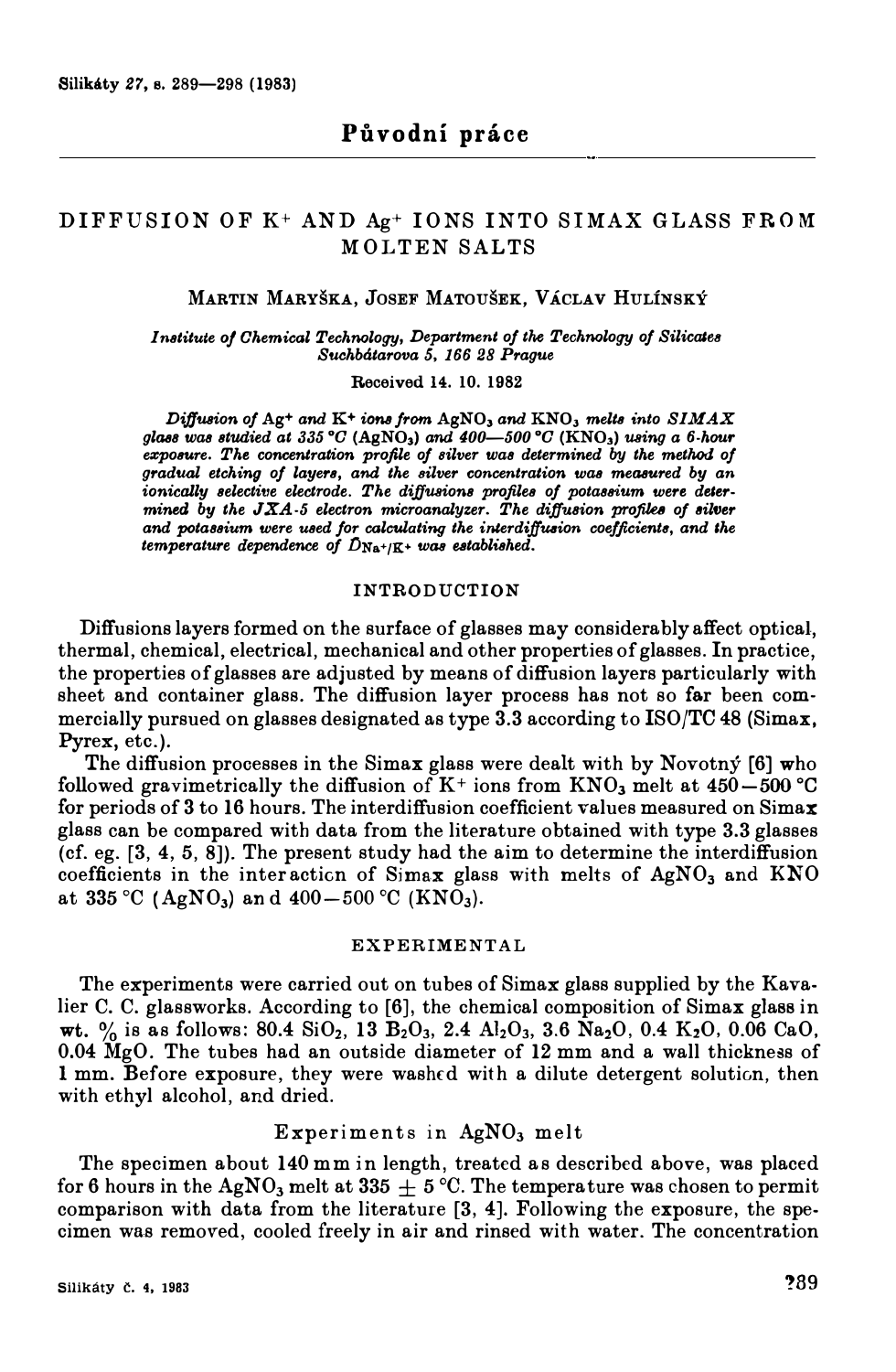profile of Ag<sup>+</sup> was determined by gradual etching of the glass surface and by determining the silver content in the solution with an ionically selective electrode.

The pretreated specimen was suspended from a platinum holder and immersed in the etching bath (30 ml 6 % HF + 0.7 ml HNO<sub>3</sub> conc.). The bath was agitated by rotating the vessel. After removal from the etching bath, the specimen surface was rinsed with distilled water and dried. Thickness of the etched-off layer was measured with a dial gauge to an accuracy of  $\pm 0.5 \mu$ m. The solution of etching products was neutralized with a small excess of  $CaCO<sub>3</sub>$  A.R., transferred into a 50 ml measuring flask and made up to its precise volume. For qualitative determination of silver, the ionic selective silver electrode was connected by a salt bridge with saturated calomel electrode and a standard diagram was employed for evaluation. The concentration of silver expressed in mg Ag per 1 cm<sup>3</sup> of glass was calculated from the known specimen diameter and length, the thickness of the etched-off layer and from the silver concentration [7].

# Experiments in KNO<sub>3</sub> melt

The diffusion of  $K^+$  ions from the  $KNO_3$  melt was effected at 400, 425, 450, 475 and 500 °C + 2 °C for a period of 6 hours. The specimens for the individual measurements were prepared in the same way as described above for diffusion from the  $AgNO<sub>3</sub>$  melt. Following the time exposure at the given temperature, the specimen was removed from the melt, cooled freely in air and washed with water. Then a cylindrical section about 20 mm in length was cut from the middle part of the specimen, rinsed with water, dried and used for evaluating the concentration profile of potassium by means of the JXA-5 JEOL electron microanalyzer [11, 12]. For this purpose, the cylindrical section of the specimen was cast in epoxy resin; the specimen was then ground with a solid abrasive  $(22, 10, 5 \mu m)$  and polished with cerium dioxide. After vacuum deposition of an electrically conductive carbon laver the specimen was analyzed by  $2 \mu m$  steps. As this was a polished section through a cylindrical specimen, the actual step amounted to about  $0.5 \mu m$ . A precise calculation of the step was carried our separately for each specimen.

### RESULSTS AND DISCUSSION

The concentration profiles obtained in the manner described above are shown in Figs. 1 through 3. The curves passed through the experimental points represent the



Fig. 1. Concentration profile of silver in Simax glass specimen (335 °C, time 6 hours) determined experimentally and calculated from the interdiffusion coefficient established.

Silikáty č. 4, 1983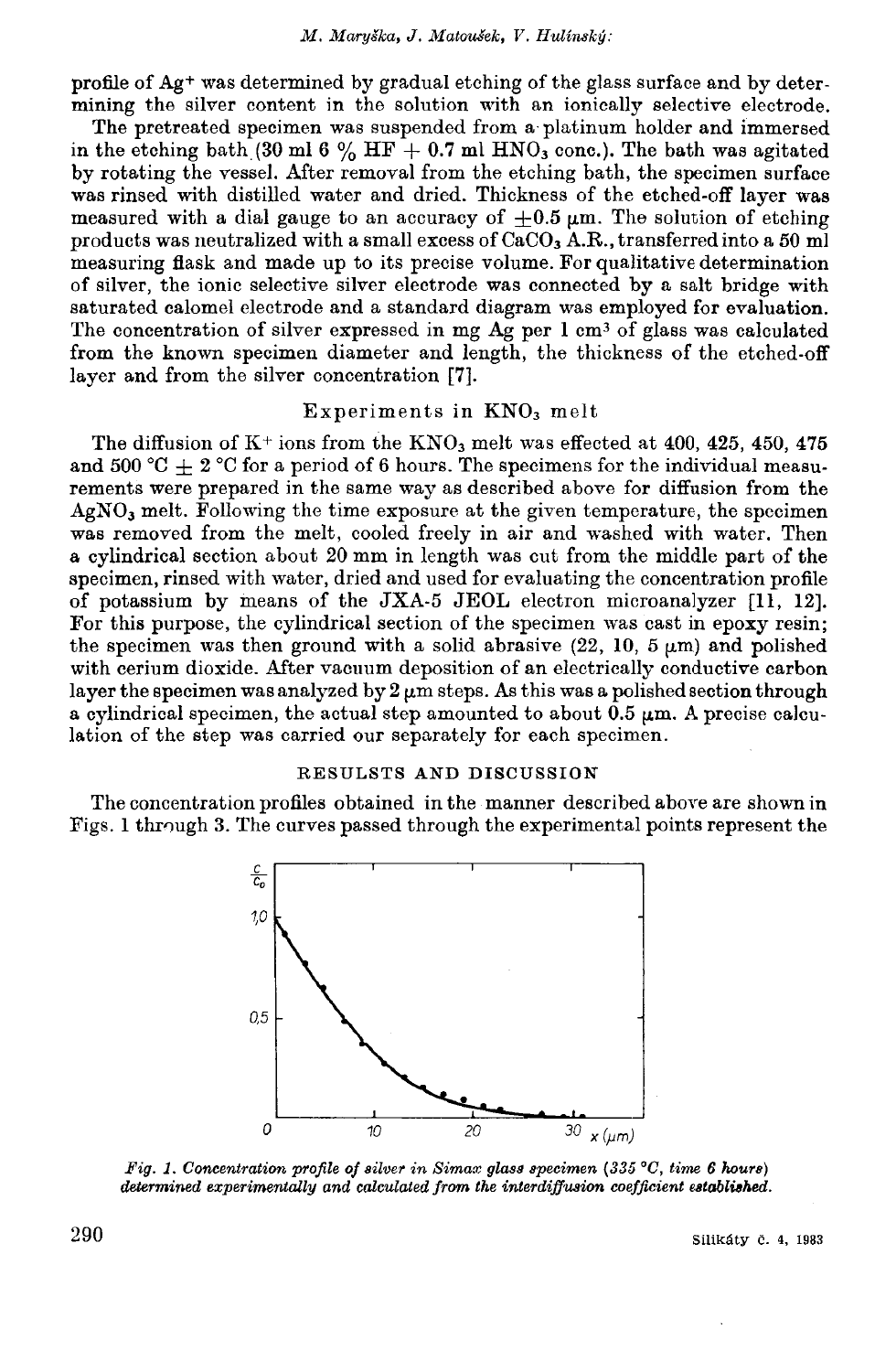theoretical course of relative concentration values, calculated by means of the interdiffusion coefficient values established experimentally. The respective interdiffusion coefficients were obtained from the experimentally determined distribution of K<sup>+</sup> and Ag<sup>+</sup> ions. The diffusion profiles measured were evaluated by means of the relationship (1)

$$
\frac{C - C_1}{C_0 - C_1} = \text{erfc}\left(\frac{x}{2\sqrt{Dt}}\right),\tag{1}
$$

where  $C$  is the concentration of the diffusing ion at distance  $x$ ,

 $C_0$  is the surface concentration of the diffusing ion,

 $C_1$  is the initial concentration of the diffusing ion in glass,

 $x$  is the distance from the surface,

 $\tilde{D}$  is the interdiffusion coefficient.

 $t$  is the time of exposure.



 $Fig. 2.$  Concentration profiles of potassium in a Simax glass specimen after 6-hour exposure measured experimentally and calculated from the interdiffusion coefficients established;  $\bullet$  400 °C;  $\circ$  425 °C;  $\bullet$  450 °C.



Fig. 3. Concentration profiles of potassium in a Simax glass specimen after 6-hour exposure measured experimentally and calculated from the interdiffusion coefficients established;  $\bullet$  475 °C;  $\circ$  500 °C.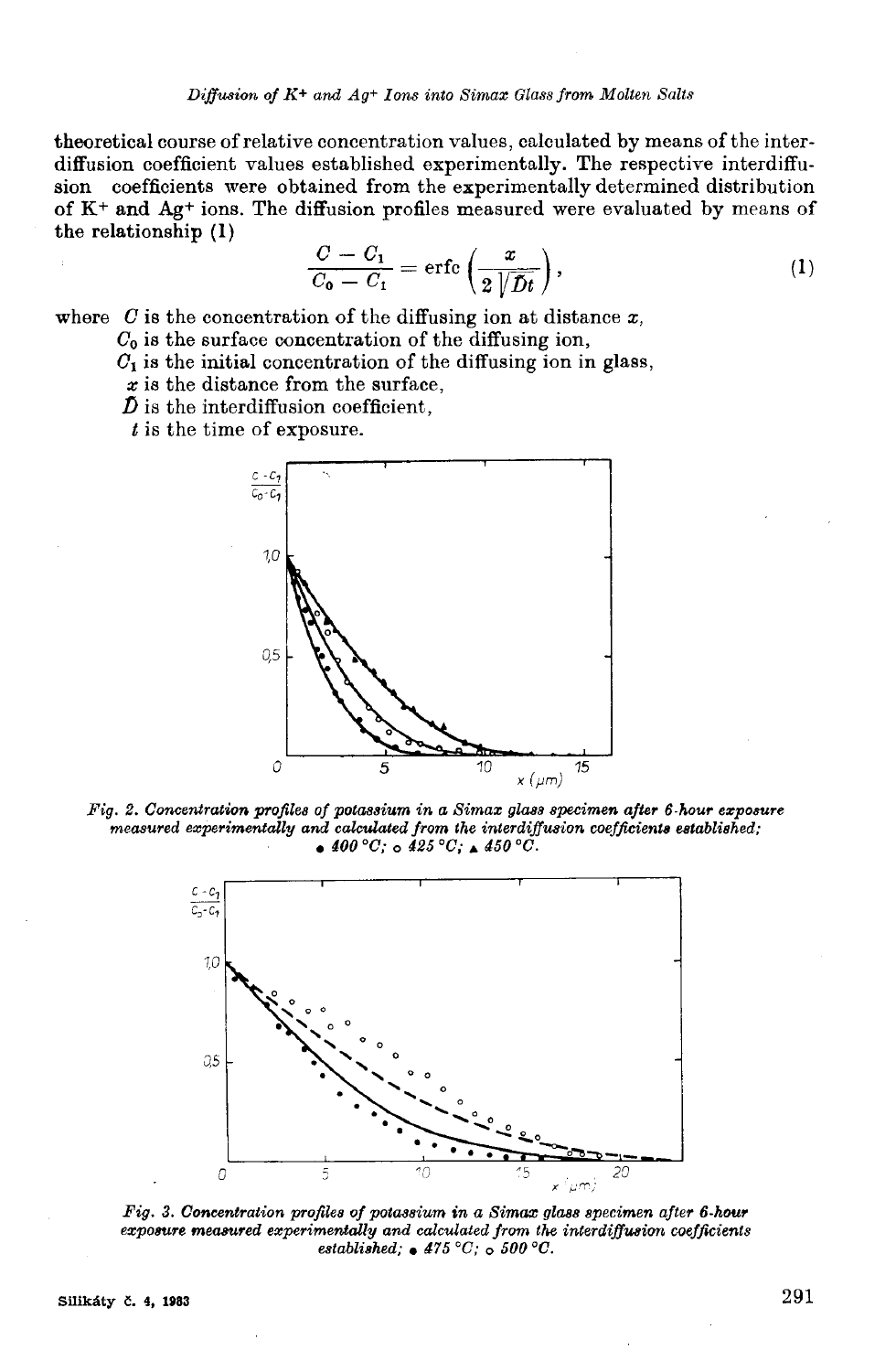In the instance when the initial concentration of the diffusing ion in glass  $C_1 = 0$ (diffusion from the  $AgNO<sub>3</sub>$  melt) relationship (1) acquires the form

$$
\frac{C}{C_0} = \text{erfc}\left(\frac{x}{2\sqrt{Dt}}\right). \tag{2}
$$

The relationships are obtained by resolving the 2nd Fick law on the assumption that:

1. the interdiffusion coefficient is independent of the concentration of the diffusing ion:

2. the diffusion involved proceeds from constant source and aeross a planar interface. This assumption is complied with for tubes with and adequate wall thickness with respect to the diffusion layer thickness, when the latter amounts to  $max. 1/10th$  of the tube diameter [2].

An example of the diffusion profile evaluation is given for diffusion from KNO3 melt at  $425^{\circ}$ C for a period of 6 hours. The concentration profile was used for calculating the value of function erfc  $\left(\frac{x}{2\sqrt{Dt}}\right)$  = erfcZ, and the respective Z value was plotted vs. distance  $x$  (cf. Fig. 4). The value of  $\tilde{D}$  was then calculated from



Fig. 4. Dependence of argument Z on the distance from specimen surface x  $(425 °C, KNO<sub>3</sub> melt, 6 hours).$ 

the slope of the relationship  $Z = Z(x)$ . In the case of diffusion from KNO<sub>3</sub> melt at 475 °C and at 500 °C, certain deviations from the linear course of the  $Z = Z(x)$ function were found, and for this reason the concentration dependence of the interdiffusion coefficient was investigated. The concentration profiles measured were treated by the Boltzman-Matano method and the relationship determined by means of the equation

$$
\hat{D}_{C-C_A} = \frac{1}{2t} \frac{\mathrm{d}x}{\mathrm{d}C} \int_0^{C_A} x_d \mathrm{d}C,\tag{3}
$$

Silikáty č. 4, 1983

292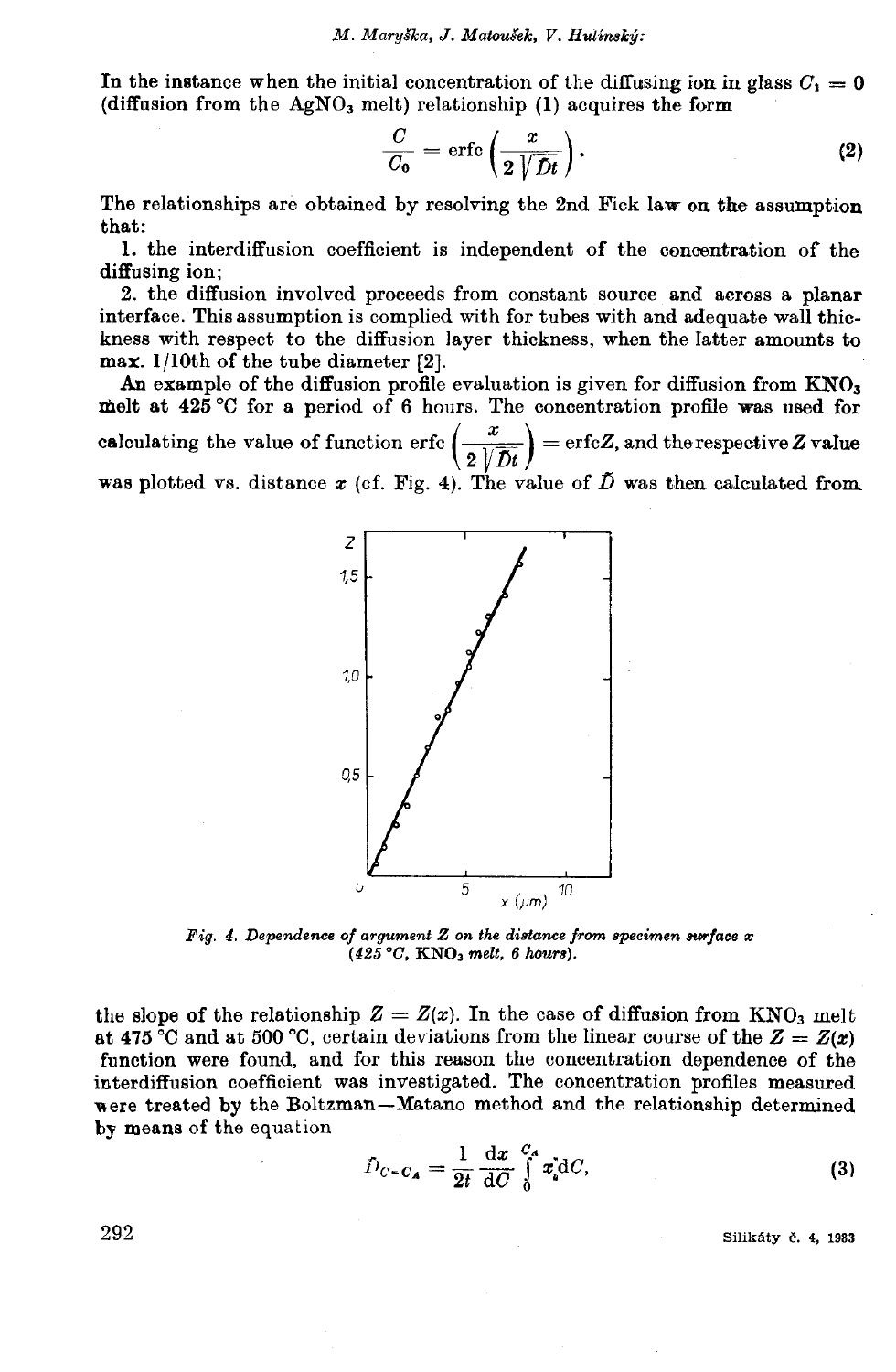where the symbols have the significances defined for the relationships above. The relationship was computed by numerical methods using the SM-3 computer. In both instances the interdiffusion coefficient was found to depend on concentration, as shown in Fig. 5. The mean values of interdiffusion coefficients were used for plotting the temperature dependence of the interdiffusion coefficients. The interdiffusion coefficients obtained were plotted in terms of temperature (cf.



Fig. 5. Dependence of interdiffusion coefficient on concentration of the diffusing ion in Simax glass; straight line 1:  $\text{KNO}_3$  melt, 475 °C, 6 hours, straight line 2:  $KNO<sub>3</sub>$  melt, 500 °C, 6 hours.

Fig. 6, hollow rings) and the temperature dependence of the interdiffusion coefficient was determined by the least squares method according to the equation

$$
D = D_0 \exp\left(-E/RT\right),\tag{4}
$$

where  $D_0$  is the frequency factor  $[m^2 s^{-1}]$ ,

- $E$  is the activation energy of diffusion [J mole<sup>-1</sup>],
- R is the gas constant  $[J \text{ mole}^{-1} \text{K}^{-1}].$
- $T$  is thermodynamic temperature  $[K]$ .

From the temperature dependence obtained (line  $2$  in Fig. 6), which for the temperature interval of  $400 \div 500$  °C has the form

$$
D = 1.267 \times 10^{-7} \exp(-115 \ 020/RT) \qquad [m^2 s^{-1}], \qquad (5)
$$

the interdiffusion coefficients for potassium diffusion were calculated inversely and used for plotting the theoretical course of concentration profiles (Figs. 2 and 3). Fig. 2 demonstrates a very satisfactory agreement between the measured and the calculated concentration profiles for potassium. The deviations arising in Fig. 3 are probably due to a concentration dependence of the interdiffusion coefficient. In the case of diffusion from AgNO<sub>3</sub> melt, the plotting of the theoretical concentration profile  $C = C(x)$  was based on the interdiffusion coefficient obtained from the relationship  $Z = Z(x)$ , the value of which for 335 °C is 2.4 × 10<sup>-15</sup>  $[m<sup>2</sup> s<sup>-1</sup>]$ . Fig. 1 again shows a very good agreement between the measured and the computed concentration profiles. The results can be compared with the values obtained on Pyrex glass which has a similar chemical composition (Table I).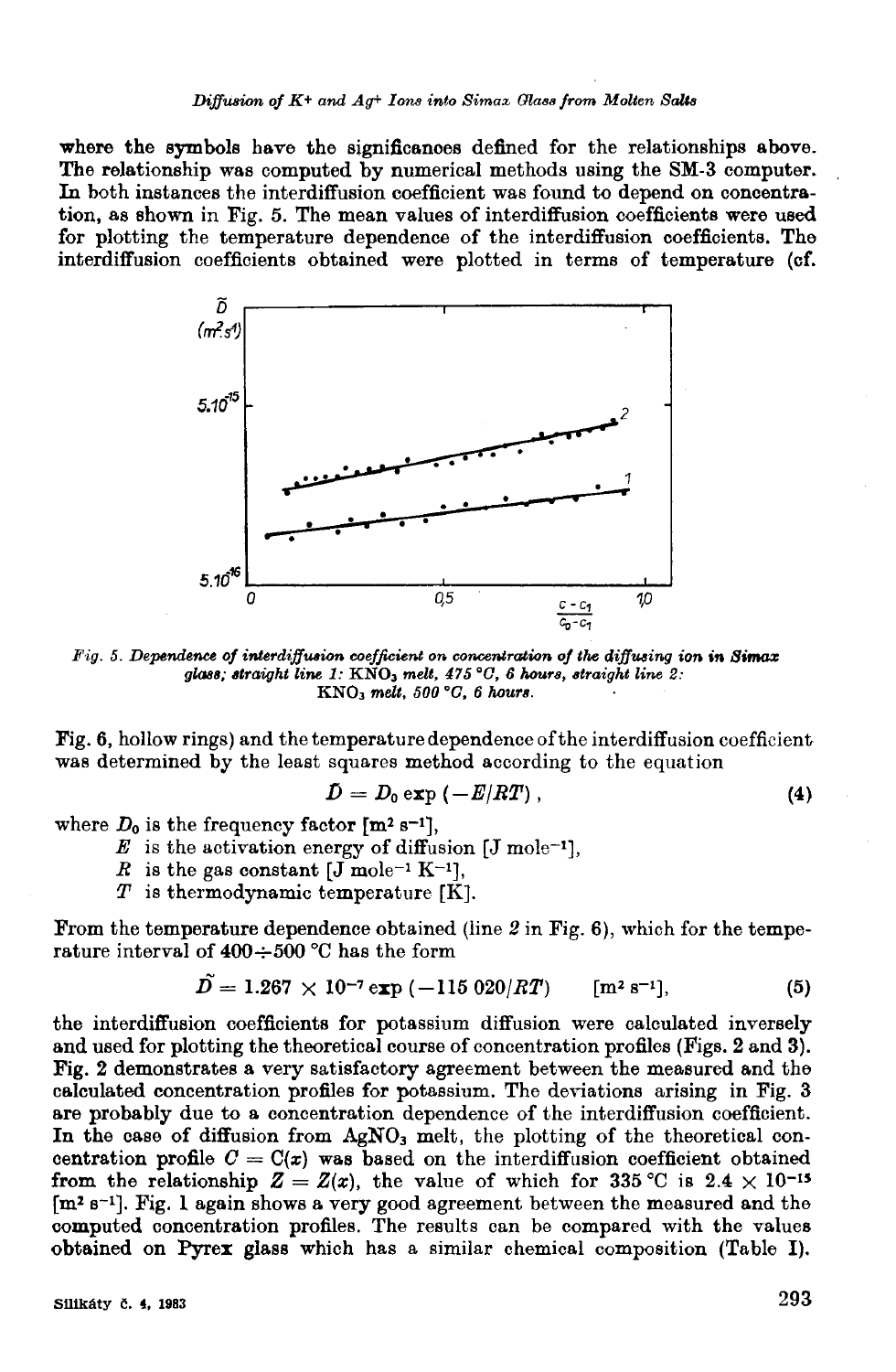#### M. Maryška, J. Matoušek, V. Hulínský:

| Component                      | Simax | <b>Pyrex 7740</b> |
|--------------------------------|-------|-------------------|
| SiO <sub>2</sub>               | 80.4  | 81                |
| $B_2O_3$                       | 13    | 13                |
| Al <sub>2</sub> O <sub>3</sub> | 2.4   | 2                 |
| Na <sub>2</sub> O              | 3.6   | 4                 |
| K <sub>2</sub> O               | 0.4   | 0.5               |
| CaO                            | 0.06  |                   |
| MgO                            | 0.04  |                   |

Composition of glasses Simax [6] and Pyrex [5] in  $wt.$  %

Diffusion of silver into  $P_{\text{Yrex}}$  glass from  $AgNO_3$  melts was studied by Sjöblom and Anderson [3] and Doremus [4]. The values of interdiffusion coefficients obtained by these authors, i.e.  $2.57 \times 10^{-15}$  [m<sup>2</sup> s<sup>-1</sup>] [3] and  $3 \times 10^{-15}$  [m<sup>2</sup> s<sup>-1</sup>] [4] are in **a** satisfactory agreement with the value  $2.4 \times 10^{-15}$  [m<sup>2</sup> s<sup>-1</sup>] determined in the present study. Measurement of the diffusion of silver into Simax glass has at the same time served as a check of the method before further measurements.

Diffusion of potassium from KNO<sub>3</sub> melt had already been studied earlier both on Pyrex glass [5, 8] and with Simax glass [6]. The measurements carried out on Simax glass were of orientation character only and the interdiffusion coefficients were determined from the difference in the specimen weight before and after the ion exchange. This method may involve a considerable error and need not always lead to precise results. The data given in the literature for Pyrex glass are not quite consistent with those for  $Simax$  glass. Studies [6, 8] also involve the time dependence of interdiffusion coefficients. Whereas according to Novotný [6] the interdiffusion coefficient increases in terms of time (from  $2.7 \times 10^{-16}$  [m<sup>2</sup> s<sup>-1</sup>] at 3-hour exposure up to  $1.7 \times 10^{-15}$  [m<sup>2</sup> s<sup>-1</sup>] at 16-hour exposure at 450 °C). according to Morris [8] it decreases with time (from  $5.5 \times 10^{-16}$  [m<sup>2</sup> s<sup>-1</sup>] at 1-hour exposure down to  $1 \times 10^{-16}$  [m<sup>2</sup> s<sup>-1</sup>] at 2.187-hour exposure, 400 °C). According to [8] this time dependence decreases with increasing temperature, and none has been found at 600 °C. For Pyrex glass [5] the temperature dependence of the interdiffusion coefficient for diffusion for KNO<sub>3</sub> melts is described for the 350 to 450 °C temperature range by the equation

$$
\bar{D} = 8.2 \times 10^{-8} \exp(-108719/RT) \qquad [m^2 s^{-1}], \qquad (6)
$$

where the significance and dimensions of units are the same as in equation  $(4)$ . The data presented in the study indicate that the values of activation energy for potassium diffusion in Pyrex and Simax glasses are very close. A graphic comparison of equations (5) and (6), the data by Novotn $\circ$  [6] and of the experimentally established points is shown in Fig. 6. Compared to Pyrex glass (line  $I$ ) the interdiffusion coefficients for Simax glass (line 2) have roughly half the value, which may be due to deviations in the composition of the two glasses, particularly as regards the Na<sub>2</sub>O content which is somehow higher in Pyrex glass. The interdiffusion coefficients may likewise be considerably affected by the thermal history of the specimen. Separation leads to the formation of two phases with considerably differring chemical composition; the silicate phase contains  $0.4$  wt. % Na<sub>2</sub>O and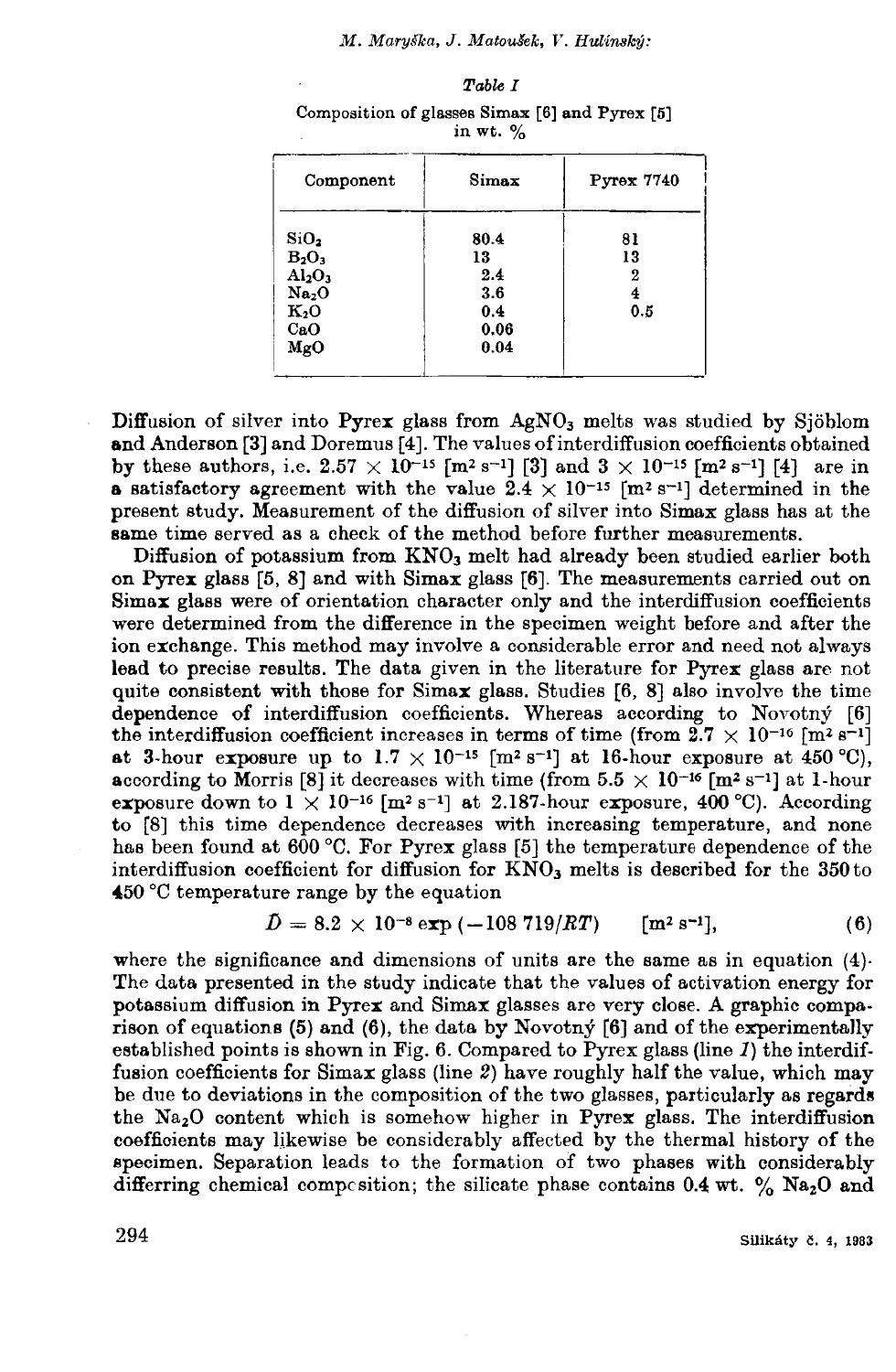

Fig. 6. Temperature dependence of the logarithm of interdiffusion coefficient;  $1$  — equation (6) according to [5], Pyrex glass,  $o$  — experimental points according to [5], 2 - equation (5) - the present study, Simax glass,  $\circ$  - experimental points the present study,  $\Delta$  — experimental points according to [6].

the boric phase contains 26.1 wt.  $\frac{9}{6}$  Na<sub>2</sub>O [8]. Then the ions in the phase enriched in alkali ions start to move at a higher rate, so that different results may be obtained. In contrast to this, in the silicate phases the diffusion of ions may proceed at a substantially lower rate. The values measured therefore depend on the comparative content of the two separated phases, and on their distribution. The concentration dependence of the interdiffusion coefficient at 475  $\degree$ C and at 500  $\degree$ C (Fig. 5) has a linear course, in contrast to glasses with a high content of alkali ions [10,11]; this linear course if probably due to a low concentration of alkali ions in glass. At 475 °C the interdiffusion coefficient value changes from 7.5  $\times$  $\times$  10<sup>-16</sup> [m<sup>2</sup> s<sup>-1</sup>] to 9.5  $\times$  10<sup>-16</sup> [m<sup>2</sup> s<sup>-1</sup>] and at 500 °C this change is from 9.5  $\times$  $\times$  10<sup>-16</sup> [m<sup>2</sup> s<sup>-1</sup>] to 4.3 × 10<sup>-15</sup> [m<sup>2</sup> s<sup>-1</sup>]. Study [8] describes the concentration dependence of the interdiffusion coefficient for the  $K^+$  - Na<sup>+</sup> exchange in Pyrex glass at 400 °C. This dependence was found to be approximately linear at exposure times longer than 200 hours; at shorter times of exposure the dependence is similar to that of glasses with a higher content of alkali ion, but the difference between the maximum and the minimum value is not so pronounced;  $\tilde{D}_{\text{min}} = 3.2 \times 10^{-16}$  [m<sup>2</sup> s<sup>-1</sup>],  $\tilde{D}_{\text{max}} = 5.5 \times 10^{-16}$  [m<sup>2</sup> s<sup>-1</sup>] at 1-hour exposure. At longer terms of exposure the dependence of  $\tilde{D}$  on concentration becomes less distinct.

## CONCLUSION

Interdiffusion coefficients were measured during interaction of Simax glass with melts of  $AgNO<sub>3</sub>$  and  $KNO<sub>3</sub>$ .

In the case of AgNO<sub>3</sub> the diffusion proceeded at 335 °C, and the interdiffusion coefficient established,  $\tilde{D} = 2.4 \times 10^{-15}$  [m<sup>2</sup> s<sup>-1</sup>] is in a satisfactory agreement with the data from the literature for Pyrex glass.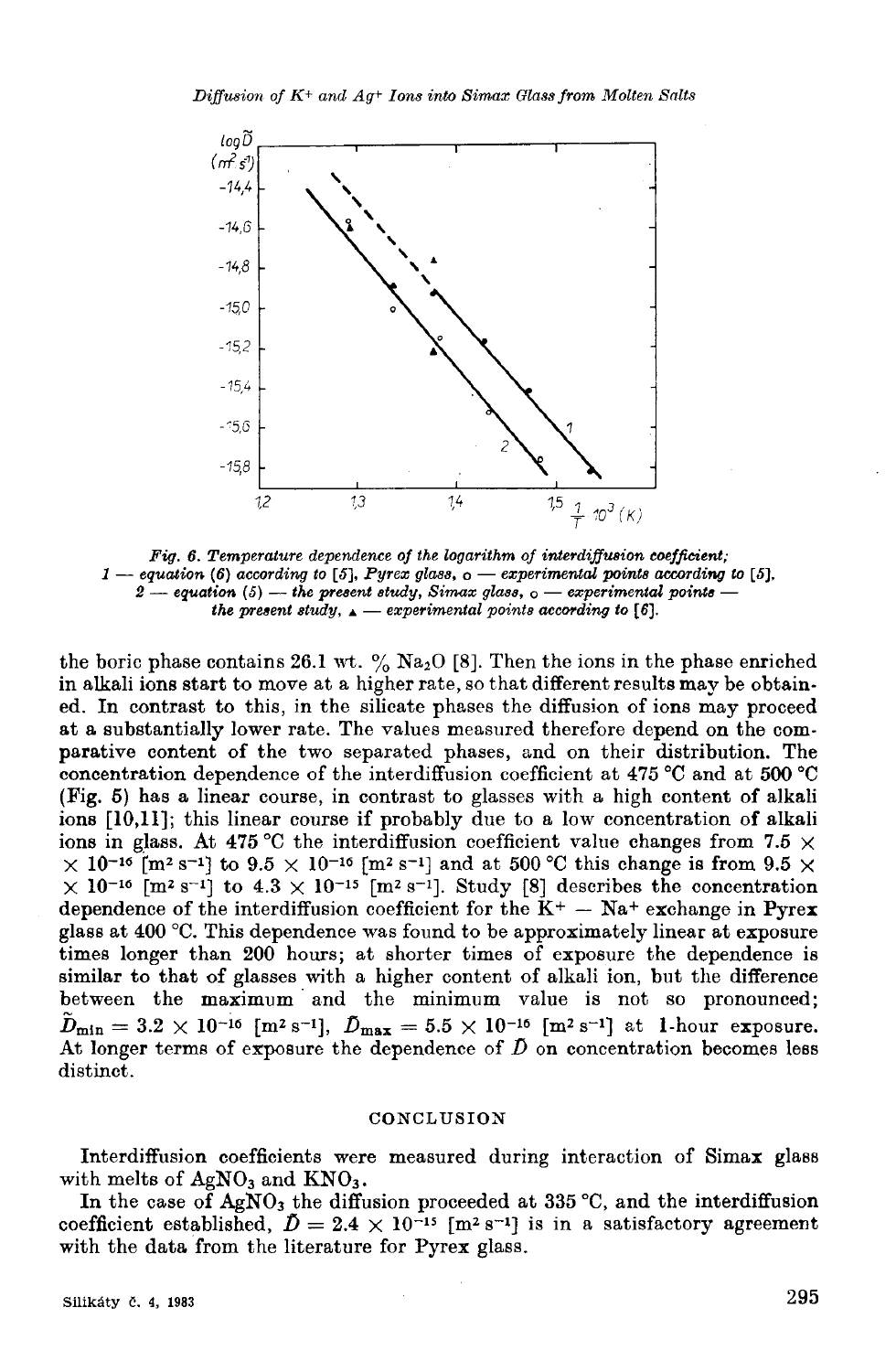In the instance of  $KNO_3$  the diffusion was examined at 400–500 °C and the interdiffusion coefficient was found to have the following temperature dependence:

$$
\bar{D} = 1.267 \times 10^{-7} \exp(-115.020/RT) \qquad [m^2 s^{-1}].
$$

The diffusion activation energy value established is in a good agreement with the value of 108 719  $[J \text{ mole}^{-1}]$  for Pyrex glass  $[5]$ .

At 475 and 500 °C, the interdiffusion coefficient was found to be linearly dependent on the concentration of the diffusing ion. The most significant concentration dependence occurs at 500 °C, where the interdiffusion coefficient values increase with concentration from approx.  $9.5 \times 10^{-16}$  [m<sup>2</sup> s<sup>-1</sup>] up to  $4.3 \times 10^{-15}$  [m<sup>2</sup> s<sup>-1</sup>].

#### References

- [1] Crank J.: The Mathematics of Diffusion; Claredon Press, Oxford 1975.
- [2] Zhuravlev G. I., Jevstishenko V. S., Kuznecov A. I., Golova E. P.: Fizika i chimija stekla. 7, 414 (1981).
- [3] Sjöblom C. A., Andersson J.: Zeitschrift für Naturforschung 21a, 274 (1966).
- [4] Doremus R. H.: Physics and Chemistry of Glasses 9, 128 (1968).
- [5] Iino A., Nakamura H., Mizuike A.: Nippon Nagaku Kaishi, 9, 1324 (1977).
- [6] Novotný V.: Unpublished Research Report DIFUSE, 1975, State Glass Research Institute, Hradec Králové 1975.
- [7] Beran J.: Diffusion layers in Glass Simax, (in Czech), Graduate's Thesis, Department of the Technology of Silicates, Institute of Chemical Technology Prague 1982.<br>
[8] Morris A. P., Dosdale T., Knott P.: Non-Crystaline Solids, 38—39, 539 (1980).<br>
[9] Matoušek J., Blažek J.: Silikáty 23, 193 (1979).
- 
- 
- [10] Matoušek J., Hlaváček E.: Silikáty 23, 203 (1979).
- [11] Hulinský V. et al.: The Methods of Electron Microanalysis and Microscopy in the Research of Glasses, (in Czech), Unpublished Research Report IV-5-3/6, Department of the Technology Prague 1978.
- [12] Vašková L., Hulínský V., Drncová E.: Silikáty 20, 289 (1976).

# ДИФФУЗИЯ ИОНОВ К<sup>+</sup> И Ag<sup>+</sup> В СТЕКЛО SIMAX ИЗ РАСПЛАВОВ СОЛЕЙ

#### Мартин Маришка, Йозеф Матоушек, Вацлав Гулински

### кафедра технологии силикатов Химико-технологического института, 166 28 Прага 6

Исследовали диффузию ионов Ag<sup>+</sup> и K<sup>+</sup> из расплавов AgNO<sub>3</sub> и KNO<sub>3</sub> в стекле Simax при температурах 335 °C (AgNO<sub>3</sub>) и 400-500 °C (KNO<sub>3</sub>) при выдержке 6 часов. Концентрационный профиль серебра определяли постепенным травлением поверхностного слоя и в образовавшемся расторе устанавливали концентрацию серебра при помощи ионно-селективного серебряного электрода. Концентрационные профили калия устанавливали с помощью электронного микрозонда Ф Ј ХА-5.

На основании концентрационных профилей устанавливали соответствующие интердиффузионные коэффициенты с помощью отношения (2) в случае диффузии из расплава AgNO<sub>3</sub> и с помощью отношения (1) в случае диффузии из расаплава KNO<sub>3</sub>. Из таким образом полученных интердиффузионных коэффициентов обратно расчитывали концентрационные профили соответствующих ионов и сопоставляли их с измеренными (см. рис.  $1-3$ ).

В случае диффузии из расплава KNO<sub>3</sub> при температурах 475 °С и 500 °С устанавливали отклонения между расчитанными и измеренными концентрационными профилями и поэтому концентрационную зависимость интердиффузионного коэффициента исследовали с помощью метода Больцмана-Матана. Полученные зависимости приводятся на рис. 5. Для диффузии из расплава KNO<sub>3</sub> установили температурную зависимость